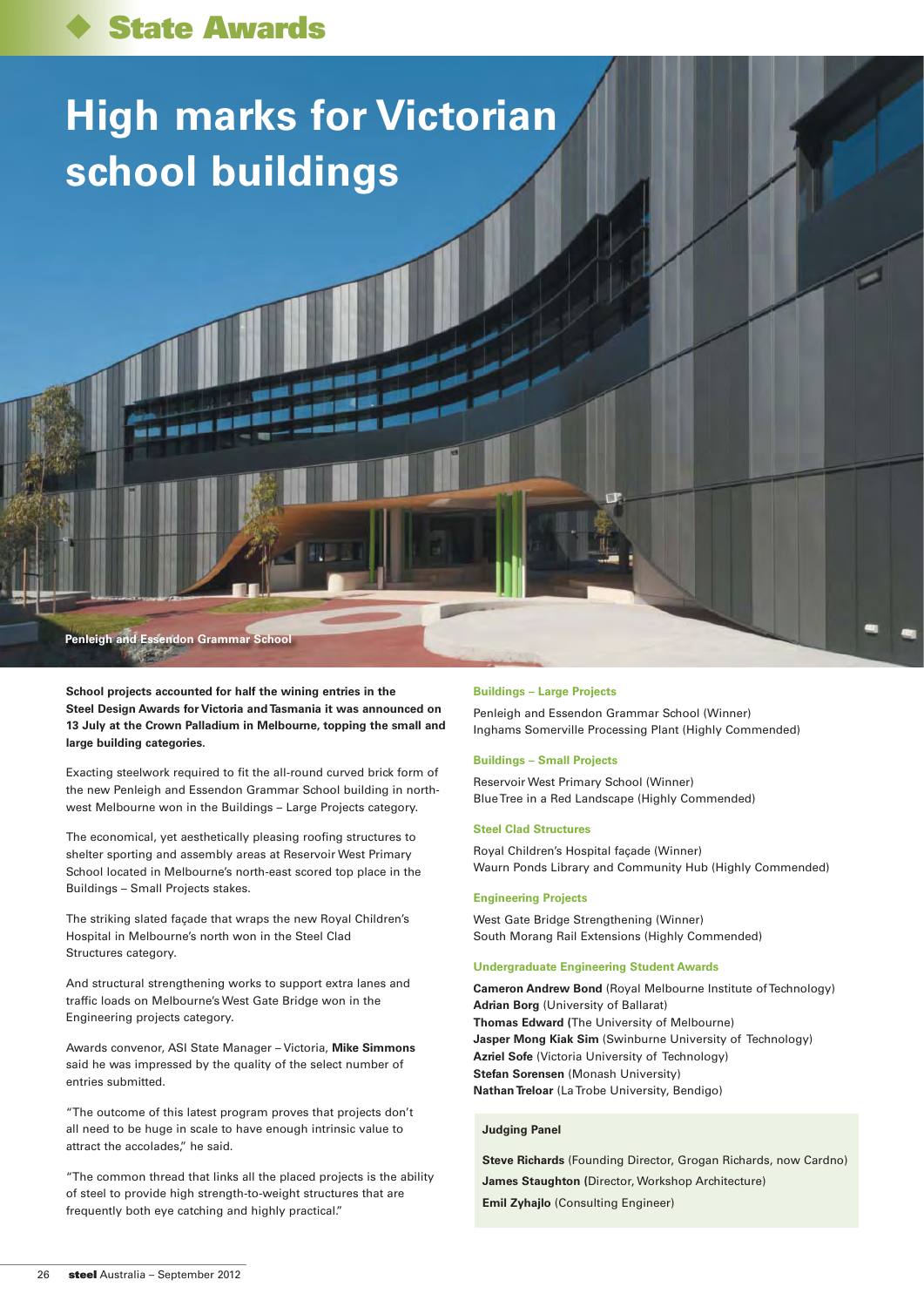

# **Buildings – Large Projects**

## **Penleigh and Essendon Grammar School (Winner)**

This \$32 million educational precinct for Years 11 and 12 in the northwest Melbourne suburb of Keilor is a two storey building with an infinity symbol shaped footprint. The shape of the building influenced the steelwork structures of the roof and the entry arches. The steelwork was fortunately able to exactly match and define the brick courses as there was no way to adjust or cover up any misalignment. The steelwork in this project was a real feature of the structure with each window and door frame trimmed with steel plate and left exposed. This project demonstrates the flexibility and efficiency that steel has over any other building material, given the accuracy and speed of its erection.

# **PROJECT TEAM**

**Architect:** McBride Charles Ryan **Structural Engineer:** Arup **Head Building Contractor:** Construction Engineering Australia **Steel Fabricators:** AJ Demuri DVP Engineering, GVP Fabricators, Jards & Co **Steel Detailer:** Cocciardi Nominees **Coatings Supplier:** Action Alliance

# **Buildings – Small Projects**

# **Reservoir West Primary School (Winner)**

This project involved the design of two 30-metre long by 20-metre wide outdoor roof structures placed over the school's basketball court and assembly area. Combining the capabilities of long span, deep profiled roof sheeting with efficient triangular steel trusses allowed an aesthetically pleasing structural form at reasonable cost. The structures needed to be built with minimal impact on the existing school facilities and grounds. Use of lightweight steel reduced the need for heavy erection plant and equipment, prefabricating the trusses allowed fast erection of the main support structures and use of deep profiled steel sheeting enabled erection without the need to construct secondary framing.

# **PROJECT TEAM**

**Architect:** GHD **Structural Engineer:** GHD **Head Building Contractor:** Dura (Australia) Constructions **Steel Fabricator:** Diamond Steel Engineering **Steel Detailer:** Ironworks Steel Detailing **Coatings Supplier:** Dulux **Steel Supply:** OneSteel

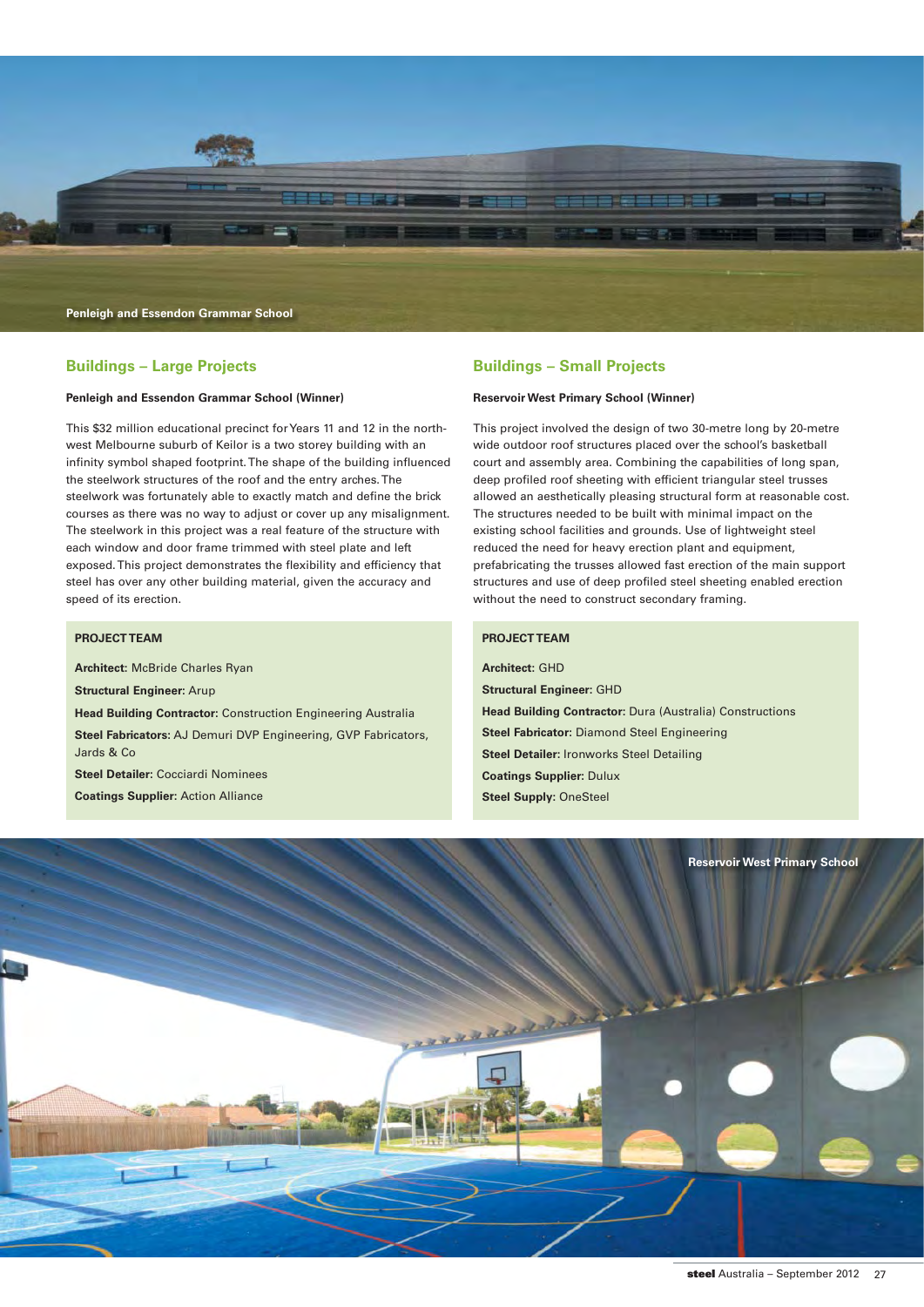

# **Steel Clad Structures**

# **Royal Children's Hospital façade (Winner)**

Supporting one of the largest hospital redevelopments in Australia, the project involved construction of a six-level clinical, research and educational facility over 200,000sqm within the 4.1 hectare site with 75,000sqm of car parking space over three basement levels. A metallic polysiloxane system was used on the external steelwork supporting the glass scales of the building façade and solid colours were used in the internal steel framework on the beams and pedestrian bridges. During the construction phase, the steel structures were applied and fully cured off-site before arriving onsite for erection.

# **PROJECT TEAM**

**Architect:** Bates Smart – Billard Leece JV **Structural Engineer:** Irwinconsult **Head Building Contractor:** Lend Lease **Steel Fabricator:** Permasteelisa **Coatings Supplier:** International Protective Coatings